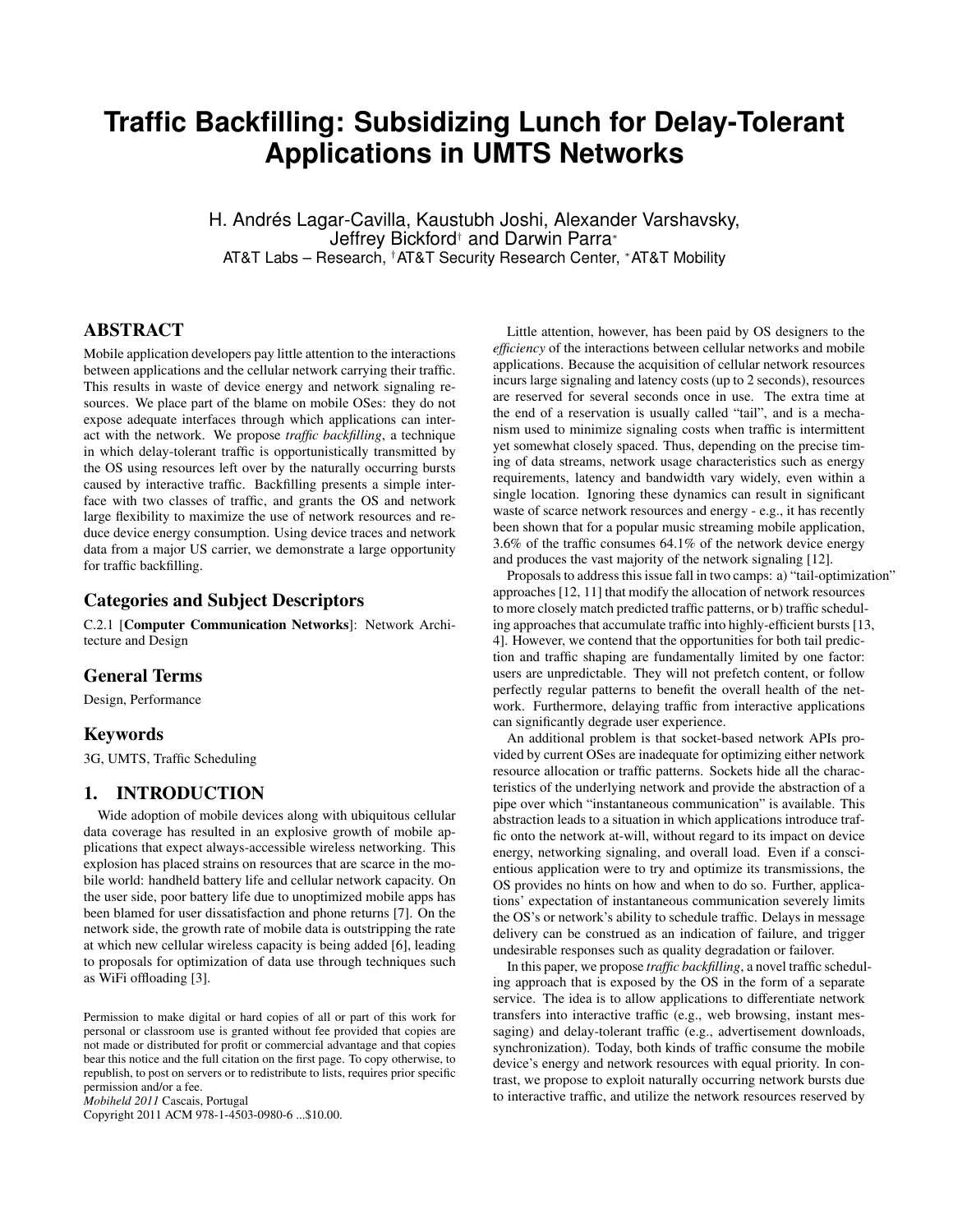

Figure 1: The RRC state machine for "Carrier 1"

those bursts to interject delay-tolerant *backfill traffic* into the gaps between the bursts. The aim is to obtain a "subsidized lunch" in which a large amount of delay-tolerant traffic can utilize resources left over by interactive and unpredictable bursts at a low marginal cost, in terms of device energy and network signaling overhead.

Our primary contributions in this position paper are in quantifying the scope of the backfilling opportunity, sketching the broad outlines of an OS backfill API, and illustrating how existing and new applications may leverage it. Using traces collected from a variety of user devices (phones, laptops with 3G dongles) and operating systems (Mac OS X, Windows, Android), we show that tens of additional MiBs can be transmitted via backfilling even assuming nominally low bitrates (i.e. 256 Kbps). We refine this estimate from a network perspective by analyzing aggregate data from a large urban area on a major carrier's UMTS network comprising 1853 cell sites. We find that aggregate traffic patterns at the per-cell level are highly bursty at small timescales, and are thus amenable to backfilling. For tens of thousand of short-term bursts of network traffic seen by a single cell, with a median length of 16 seconds, the ratio of estimated utilized network resources clusters heavily around only 25% of the peak. With appropriate support, the extra 75% can be reused for backfill traffic.

#### 2. BACKGROUND

We begin by providing an overview of how resource allocation works on UMTS (Universal Mobile Telecommunications System) networks, and its implications for mobile device energy usage and network signaling load. Although we focus on the most widely used 3G technology, the basic principles remain the same for related technologies such as LTE.

UMTS mobile devices establish network connectivity through a UMTS Terrestrial Radio Access Network (UTRAN) consisting of base stations (or Node-Bs) and Radio Network Controllers (RNCs). Each RNC handles a number of base stations and is responsible for controlling network resources. The RNC allocates these resources using per-device RRC (Radio Resource Control) state machines whose transitions are triggered by device traffic exchanges and carrier-determined inactivity timers. For example, Figure 1 shows the state machine for a major US carrier with its parameters summarized in Table 1. This state machine was inferred by the authors of [12] without any carrier help, using measurements made from mobile devices.

This state machine has an IDLE state, in which the mobile device consumes no energy on its radio, and no network resources. Upon network use, the mobile device is promoted into a high-

| $FACH \rightarrow IDLE$<br>$DCH \rightarrow$ FACH |              | 12s<br>5s                  |
|---------------------------------------------------|--------------|----------------------------|
| FACH<br>threshold UL                              |              | 540                        |
| RLC                                               | drain UL     | $0.0014t^2 + 1.6t + 20$ ms |
| <b>Buffer</b>                                     | threshold DL | 475                        |
| (bytes)                                           | drain DL     | $0.1t + 10$ ms             |
| IDLE $\rightarrow$ DCH signaling                  |              | $2.0 \pm 1.0 s$            |
| $FACH \rightarrow DCH$ signaling                  |              | $1.5 + 0.5$ s              |

Table 1: State machine parameters for "Carrier 1"

bandwidth, high energy consumption DCH state, in which it is allocated a "dedicated" channel by the network. Typical signaling latency for moving to DCH is two seconds, while devices consume between 570 mW to 800 mW in this state [12]. After a few seconds of inactivity, the mobile is demoted to a shared channel, FACH, in the hopes of satisfying marginal network use with a lowbandwidth shared channel, and lower energy usage (450mW in average). Eventually, after a second threshold of inactivity, the mobile is downgraded from FACH back to the IDLE state. If, on the other hand, the mobile networking activity overflows a buffer (in the Radio Link Control layer or RLC), it is promoted again to the DCH state.

Thus, each state of the RRC state machine dictates the device's energy consumption and the network channels it can use. Transitions between low-power states to high-power states are triggered by network activity, whereas transitions between high-power states to low-power states are triggered by inactivity timers. The inactivity timers are necessary to preclude spurious state transitions, which add extra delays and impose non-trivial network signaling overheads. They are tuned by network engineers to provide a healthy dose of hysteresis. There are as many variations on this state machine as there are carriers - with different states, different transitions, and different thresholds for triggering them. But two key elements, staged resource acquisition and hysteresis via inactivity timers, remain across all variations [12].

With HSPA, the latest revision to UMTS, channel capacity can be allocated at a finer granularity within the DCH state. Channel scheduling of devices in the DCH state, both up and downlink, is performed by RNCs with a granularity of 10ms or 2ms [14]. Thus, once in DCH, devices use as many 10ms/2ms scheduling periods as their traffic demands, with little spectrum waste. However, the state machine still remains important because it determines the energy state of the mobile device modem, and the signaling caused by transitions still places non-trivial demands on the network's control plane.

# 3. TRAFFIC BACKFILLING

We propose backfilling as a new traffic scheduling technique that reuses unutilized gaps between bursts of traffic from interactive applications to send delay tolerant traffic. The OS tracks RRC state machine transitions that result from interactive traffic alone, and transmits backfill traffic during periods of inactivity within the DCH state. Such unused DCH periods exist because of the hysteresis imposed by the RRC state machine inactivity timers. Figure 2 shows unused periods both between gaps in bursty traffic, and during the whole duration of the "DCH tail," before the demotion to the FACH state. By using such gaps profitably, the device can exchange large amounts of additional data with little additional energy usage and signaling load.

To achieve the lowest incremental cost, backfilling should closely track the state machine transitions that would have occurred with interactive traffic only. Backfill traffic must be ignored when computing the state machine trigger conditions (Table 1). Although the state machine is maintained within the RNC, the trigger conditions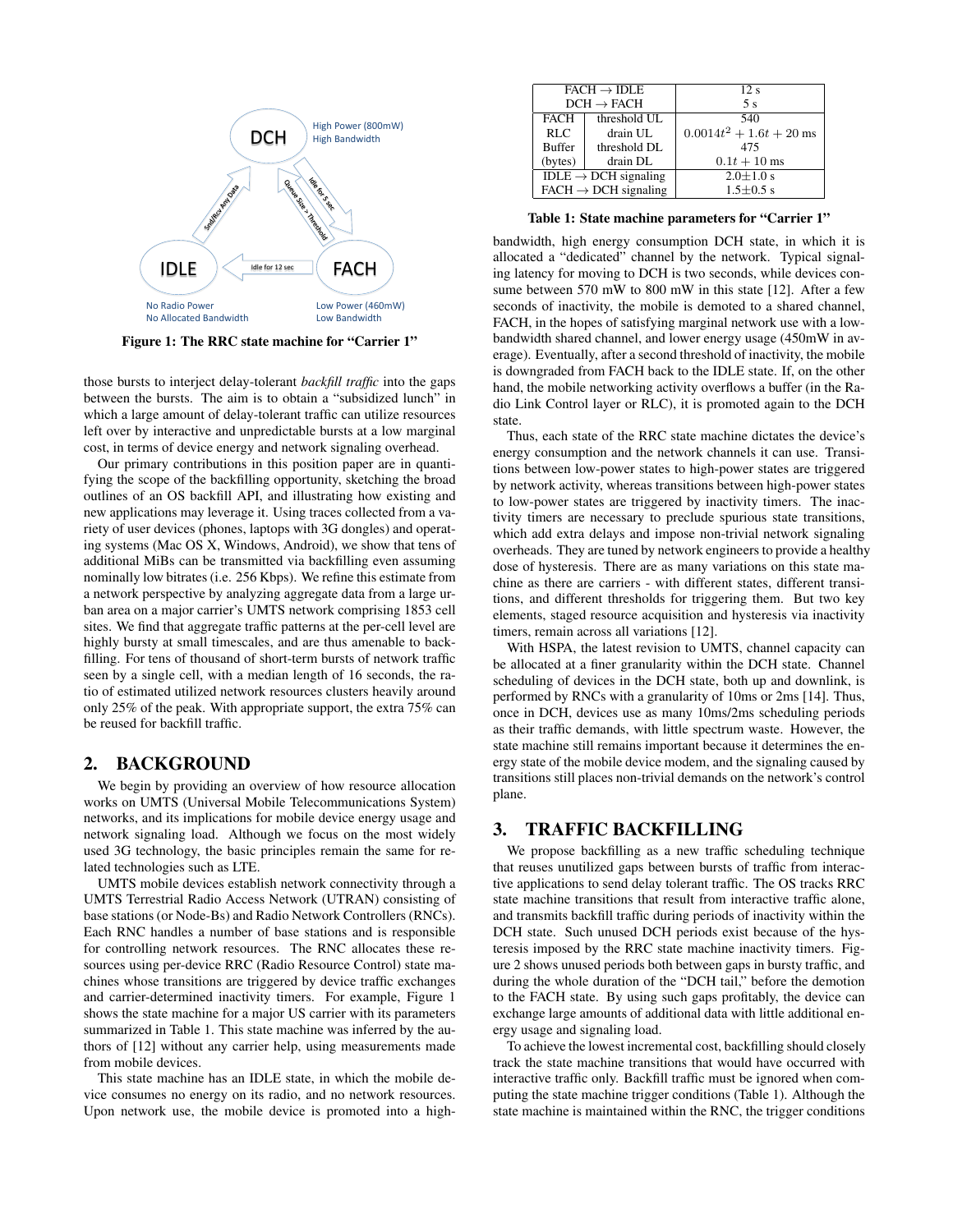

Figure 2: Backfilling reuses unused gaps between interactive traffic bursts

we need can also be controlled, indirectly, entirely from the device itself through the use of fast dormancy [1]. Fast dormancy is a mechanism to allow devices to signal an immediate DCH to the IDLE transition to the RNC. When the OS detects that the RRC state machine would have down-transitioned if backfill traffic were absent, it can initiate fast dormancy to transition to the IDLE state, thus emulating the state machine's behavior in absence of backfill traffic.

Improper use of fast dormancy can substantially increase the frequency of RRC state changes, and overload the network control plane by increasing signaling load [8]. Therefore, network carriers often work with vendors to disable or significantly restrict the use of fast dormancy. Preliminary investigation shows that none of the UMTS USB dongles available for a major US carrier had a fast dormancy API that was exposed to the OS; however, an undocumented AT command was discovered for Infineon chipsets [9]. Unlike tail optimization approaches [12, 11, 4] that advocate shortening of DCH tails, our approach is compatible with such carrier restrictions on fast dormancy since we seek to use it to *preserve* the original state-machine transitions.

Delaying traffic within the mobile device only covers outbound traffic. Handling inbound traffic entails the complexity of requiring the remote sender to pause the network flow when there is no opportunity for backfilling. For short durations, this can be accomplished without cooperation from the sender by using the TCP persist condition [5]. Specifically, the mobile OS can "stall" (resume) a TCP flow by advertising a zero (non-zero) length TCP receiver window. Since the mobile device is unreachable when the flows are stalled, network support for responding to sender probe packets for stalled flows may be required. While all TCP implementations are required to support zero-sized windows [5], firewalls or applications can sometimes terminate long-lived stalled connections to reclaim resources. For such situations or UDP flows, more extensive network staging of inbound flows may be needed.

The resulting delay-tolerant backfill service is an "eventually complete" best-effort service that, at the OS or network's discretion, makes arbitrary progress in reliably transmitting a stream of bytes to the receiver. Progress is not guaranteed - for instance, with the proper network support, the network can ask to delay transmission of backfill traffic in periods of network congestion. Conversely, the OS may batch and efficiently send a large chunk of backfill traffic even in the absence of any interactive traffic. In return for the flexibility it provides in handling network congestion, network providers may choose to provide economic incentives for backfill data either by charging lower per-byte rates, or by counting only a fraction of the transfer towards a user's data cap.

#### 4. API PROPOSAL

One important advantage of backfilling is the simplicity of the API exposed by the OS. At its core, the backfilling API allows applications to discriminate between interactive and delay-tolerant traffic. We outline here a proposal for such API; without loss of generality, we focus on Linux.

The traditional method for establishing network connections is the socket interface, which allows for fine-grained control via the setsockopt family of system calls. An initial setsockopt can be used by applications to tag sockets as transmitting delaytolerant traffic. An application can move the connection out of delay-tolerant queues through an explicit flag setting, or as a sideeffect of other socket control settings such as disabling Nagle's algorithm.

Unbounded wait is never desirable for delay-tolerant traffic. Most delay-tolerant traffic expects to be transmitted "soon" as opposed to "right now", and perhaps a more accurate term would be "nonurgent" traffic. Two bounds to trigger transmission of the accumulated delay-tolerant traffic are *wait time* and *bytes accumulated*. The former will trigger transmission if the oldest packet has waited for more than  $N$  seconds; the latter will transmit once the byte count exceeds a B threshold. Bounds will also cause the same traffic aggregation effect sought by application modification in [12], and the "taps" and "preserves" primitives of Cinder [13]. Bounds can be applied globally, or on a per-socket basis.

So far, our discussion has been application centric. Yet, the OS can easily detect periods of active resource reservation for which there is no pending traffic to backfill. A callback mechanism allows the OS to signal to applications this transient opportunity to push further payloads on a backfilling window. The select family of system calls provides a good conduit: it allows applications to (i) decide when to wait, (ii) aggregate multiple events in a single wait point, and (iii) read from the OS via a pipe additional information, such as the size of the current backfilling window.

In the interest of successful upstreaming, particularly for a kernel like Linux, we can stay away from changes to the core kernel socket routines. Instead, we can manage buffering of payloads, aggregation, and completion notification entirely within the bounds of a user-space toolkit. The responsibilities of the kernel are limited to prioritizing packets from interactive sockets, tracking of the RRC state machine, and notifying state changes to user-space.

#### 4.1 Applications

On top of the OS interface, a toolkit can expose multiple userspace primitives to simplify application interaction with the backfilling machinery. Applications can set up staging areas for outbound payloads; they can set up a publish-subscribe mechanism to be alerted of arrival of messages. Or, more generally, they can structure themselves as event-driven loops with callbacks reacting to backfilling activity. While existing applications can benefit from transferring "subsidized" delay-tolerant data, we also believe backfilling will enable applications that users may be reluctant to run otherwise. We outline four applications and the primitives they can leverage:

- *Participatory Sensing:* The plethora of sensors (GPS, accelerometer, camera, etc) on contemporary smart phones has resulted in the birth of participatory sensing applications, in which phones upload sensor readings to data-mining repositories. Such uploads can use a staging area to aggregate data until a backfilling opportunity arises.
- *Backup and Synchronization:* With backfilling, backup can be performed opportunistically and at a possibly lower price. This is a classical example of an event-driven application, triggering backup cycles upon availability of backfilling windows.
- *Email and RSS:* Periodic email and RSS polling have been used frequently in the literature [4, 13] as examples of delay-tolerant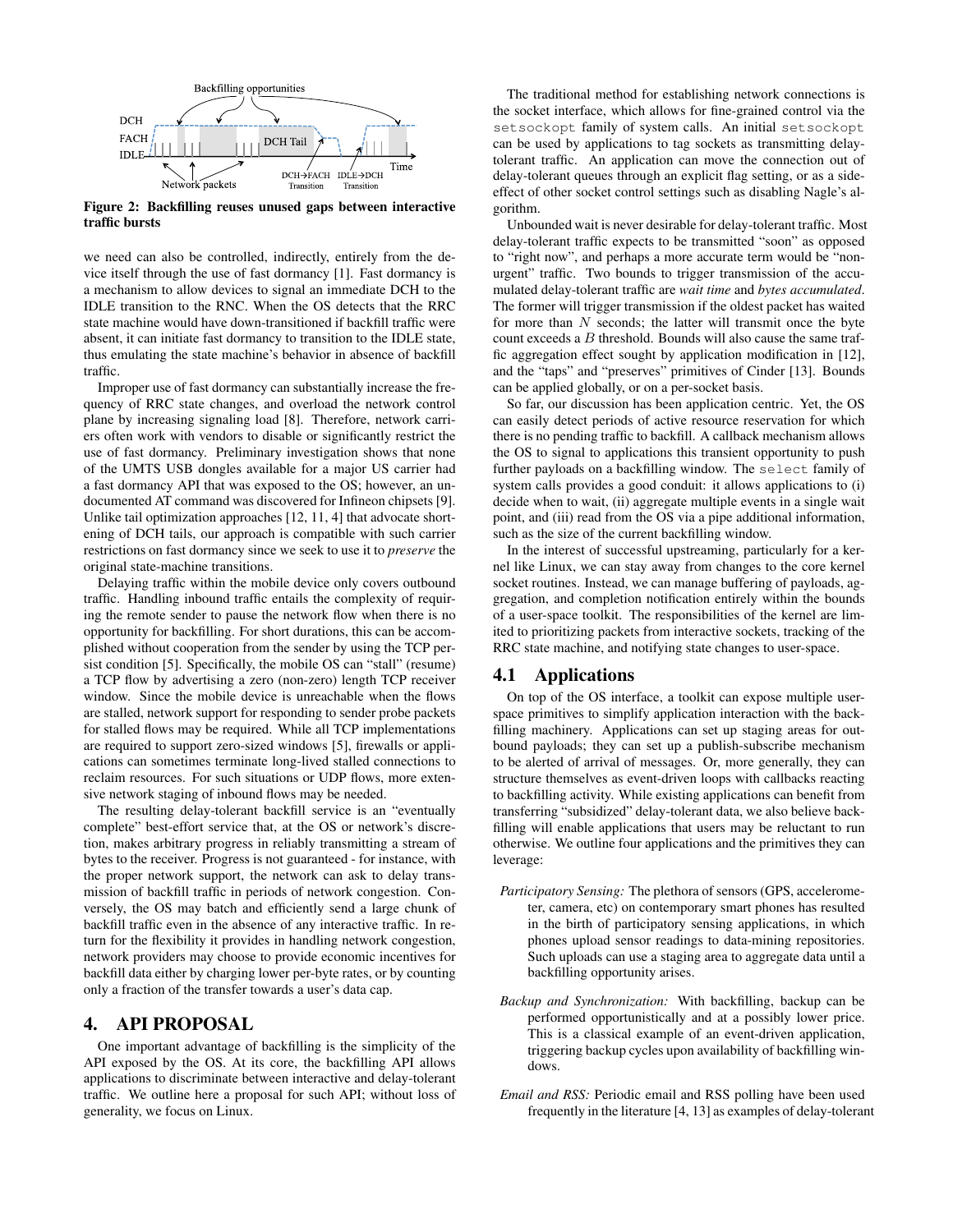

Figure 3: DCH utilization vs. DCH time for 15 traces of varying duration.

traffic that can be optimized for 3G networks, through the use of staging areas (for outbound email) and publish-subscribe pools (for inbound RSS and email).

*Cloud offload:* Recent proposals [10] have recommended offloading security checking to cloud services, at a high data transmission cost. Backfilling can turn such services into eventdriven loops and lower or eliminate transmission costs. The amount of tolerable delay for security responses can be easily tuned through the API.

### 5. THE BACKFILLING OPPORTUNITY

We build support for backfilling by measuring the size of the opportunity in two phases. We first focus on device-centric measurements, and then later extend the study to incorporate network wide metrics.

#### 5.1 Device-Centric Measurement

We harvested fifteen traces of UMTS networking traffic. We utilized a Windows 7 laptop with an Infineon-based LG Adrenaline data card, a Macbook Air laptop with an Option data card, and an Android-based Samsung Captivate phone with an Infineon built-in modem. All modems are HSPA+ capable. In each case, these devices already had an owner with established usage patterns. We simply turned on tracing, disabled WiFi and Ethernet to ensure the UMTS network was used, and let the user continue life as usual. The durations of the traces were randomly distributed between as little as five minutes, to over an hour (77 minutes), to three full-day traces (around 1420 minutes).

We used libpcap-based utilities (tcpdump, wireshark, etc) to harvest our data traces. Because libpcap presents packets as seen by the OS, HSPA-level MAC headers and retransmissions are not captured. We then fed the traces to an emulated UMTS radio resource state machine, following the parameters of Figure 1 and Table 1 [12]. Assuming the traffic had occurred in the Carrier 1 network (we do not know whether that is the case), we calculated the time spent by the network devices in DCH and FACH modes, as well as the bytes transmitted in each case.

The numbers obtained are consistent with measurements in the literature [12, 11]. DCH tail times hover around 20%. Backfilling opportunities are not limited to DCH tails – any significant gap in network use during a DCH state can be used. For example, one of our traces corresponds to roughly 75 minutes of watching a Hulu video. The UDP traffic from Hulu peers prevents the modem from ever leaving the DCH state. Yet, packet inter-arrival times of two seconds are not uncommon.

In Figure 3 we plot each trace, sorted by the amount of time spent



Figure 4: Ratio of data demand per sec in a single cell to the peak demand per sec over 24 hours.



Figure 5: Random five second period in Figure 4.

in DCH state, against the global DCH bitrate in Kbps (i.e. bits sent and received in DCH, divided by DCH time). Rarely does a trace exceed 150 Kbps of global DCH bitrate. Most traces accumulate longer than 10 minutes of DCH time, with a trace showing as little as 25 Kbps over 11 minutes. Clearly, the opportunity for backfilling while spending marginal additional energy is present, even for nominal channel capacity as low as 384 Kbps, which was already achievable a decade ago [2]. At that capacity, most of our traces could push over 20 MiBs of backfill traffic.

#### 5.2 Network-Centric Measurements

To complement the view from the device perspective, we now turn to network traces. We show results from a UMTS provider in a major US urban area for May  $15<sup>th</sup>$  2011. The data feed we obtained is decomposed by RNC, by Node-B within each RNC, and by mobile within each cell, totaling 1853 Node-Bs and 130653 mobile users. The data for each mobile consists of the number of kilobits sent and received for every second for which there was DCH activity (i.e., the data demand). Due to business reasons, we cannot reveal the urban area, nor the absolute capacity measurements – hence all numbers are expressed as ratios and percentages.

In Figure 4 we chose a particular cell that experienced a high degree of activity. We plot the demand per second over the full day, expressed as a ratio of the peak, which is achieved at about 7:42pm. We note the high short term variance in demand, which reveals a substantial opportunity for backfilling. Figure 5 zooms into a five second period (starting at 10 thousand seconds) to reveal the abundance of short-term valleys of low utilization.

Feeding the data harvested for each individual mobile to a state machine emulator gives a finer-grained picture. For each mobile and each DCH period, we can calculate spare capacity that can be reused for backfilling. The individual peak bitrate actually achieved